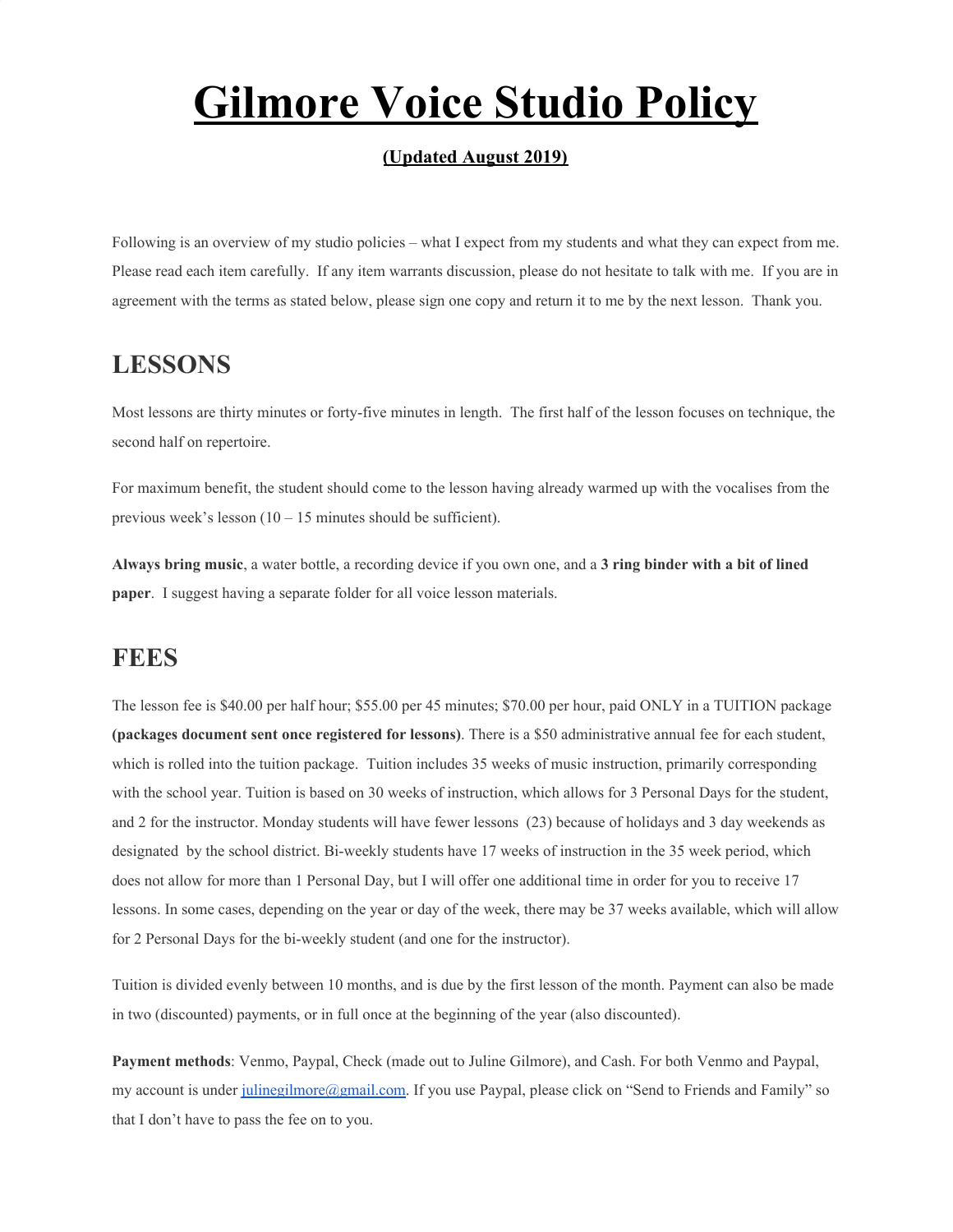## **Summer Lesson Scheduling and Payment:**

Summer lessons begin mid-June and end the first week of August. Scheduling is done through Signup Genius. In order to hold your spot and receive priority scheduling for the following school year, students must take a minimum of FOUR lessons in the summer. Lessons must be paid for in full by the time of the first summer lesson. Credits will NOT be given for cancellations, so students must sign into their Signup Genius account when needing to reschedule lessons and find another time.

Students who take lessons during the regular school year but opt NOT to take summer lessons, must pay a \$60 non-refundable deposit at the end of May, which will be applied to their tuition package at the beginning of the school year.

### **WITHDRAWING FROM THE STUDIO:**

You have a reserved weekly (or bi-weekly) time from August through May. If you decide that you must end lessons for whatever reason, I will regret seeing you go! I require that you give me 30 days notice in a written letter or email. You are fully responsible for payment of lessons or other fees incurred during this final **30-day notice period, whether or not lessons are received. The thirty days begin upon receipt of the** letter/email. At that time, I will prorate the tuition for your final month to reflect the number of lessons that you have received based on the lesson date. You will be required to pay this balance at the last lesson.

#### **SCHEDULE**

Gilmore Voice Studio follows the St Vrain school district schedule which starts mid-August and goes through the end of May. GVS continues the week after Memorial Day for ONE additional week until the recital the first weekend of June. Most lessons are taught Mondays - Thursdays from 2:00-9:00pm. I SCHEDULE ON A FIRST COME FIRST SERVE BASIS at the end of July every year for lessons the following school year.

## **MAKEUP LESSONS….I DO NOT DO THEM!**

In order to receive all 30 lessons (or 17 if bi-weekly), 24-hour notice must be given for ALL cancellations. Otherwise, any cancelled lessons without notice (or NO-SHOWS) will go against your lesson package. NO exceptions! The whole point of offering lesson packages with a smaller number of lessons than instructional weeks available is to allow for cancellations without having to do makeup lessons. If you miss MORE than the 3 Personal Days built into your package (2 for bi-weekly students), you will forgo those additional cancelled lessons.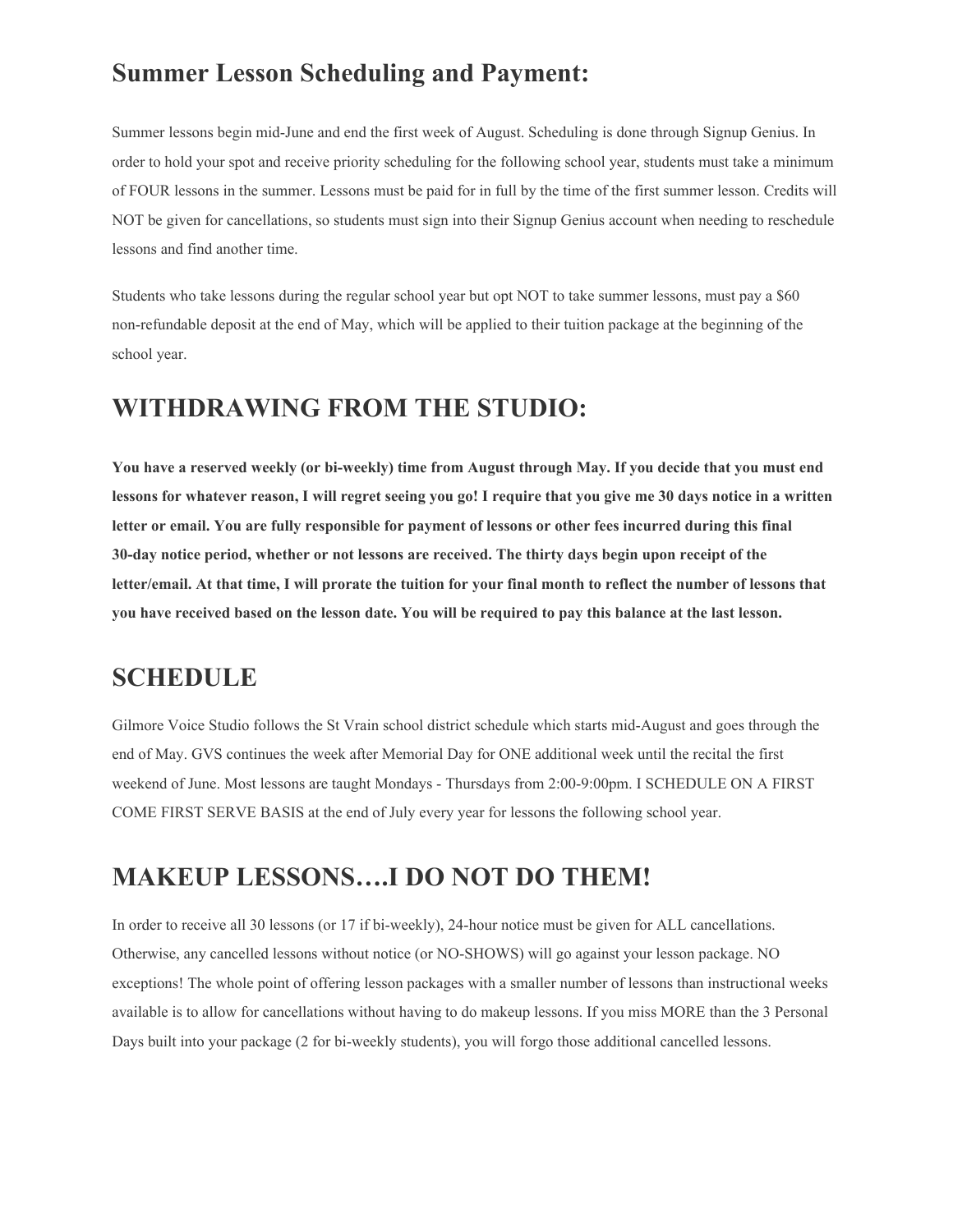## **SKYPE LESSONS:**

I now offer the option to Skype during your lesson time. This option is for SNOW DAYS, and when a student is not well enough (or contagious) to come to the lesson. If you have a fever, cough, or are sneezing as a result of an infection, I ASK YOU NOT TO ATTEND YOUR LESSON IN PERSON. However, as long as you are not bedridden, we can Skype and work on things like sightsinging, text meaning and expression, diction, etc. There is much more to do in lessons than JUST singing, believe it or not!

## **MUSIC**

Repertoire is carefully chosen to fit the needs and technical level of each student.

If a student requests to focus on popular music, I will require that for each pop song learned, a classical or musical theater piece be assigned as well. This is to encourage healthy singing and a wider exposure to various kinds of song repertoire.

The student is welcome to bring in supplementary music, be it choral or solo. If the music is technically too advanced, or lies in an unsuitable range, the student will be discouraged from singing it. Every effort is made to ensure that any required purchase is one that the student will be able to make full use of.

## **ANNUAL RECITAL:**

GVS offers an annual recital, every first Saturday in June (**May 30th in 2020**). While participation is not required, it is strongly recommended in order for students to have a venue to share what they've been working on all year. I find that having an end goal (like an audition, performance, or recital) motivates students to practice more. There is a one-time recital fee (varies each year but is usually NOT more than \$75 which includes the cost of the accompanist, the church rental, reception, and printing services). The recital fee will be announced in the spring of each year.